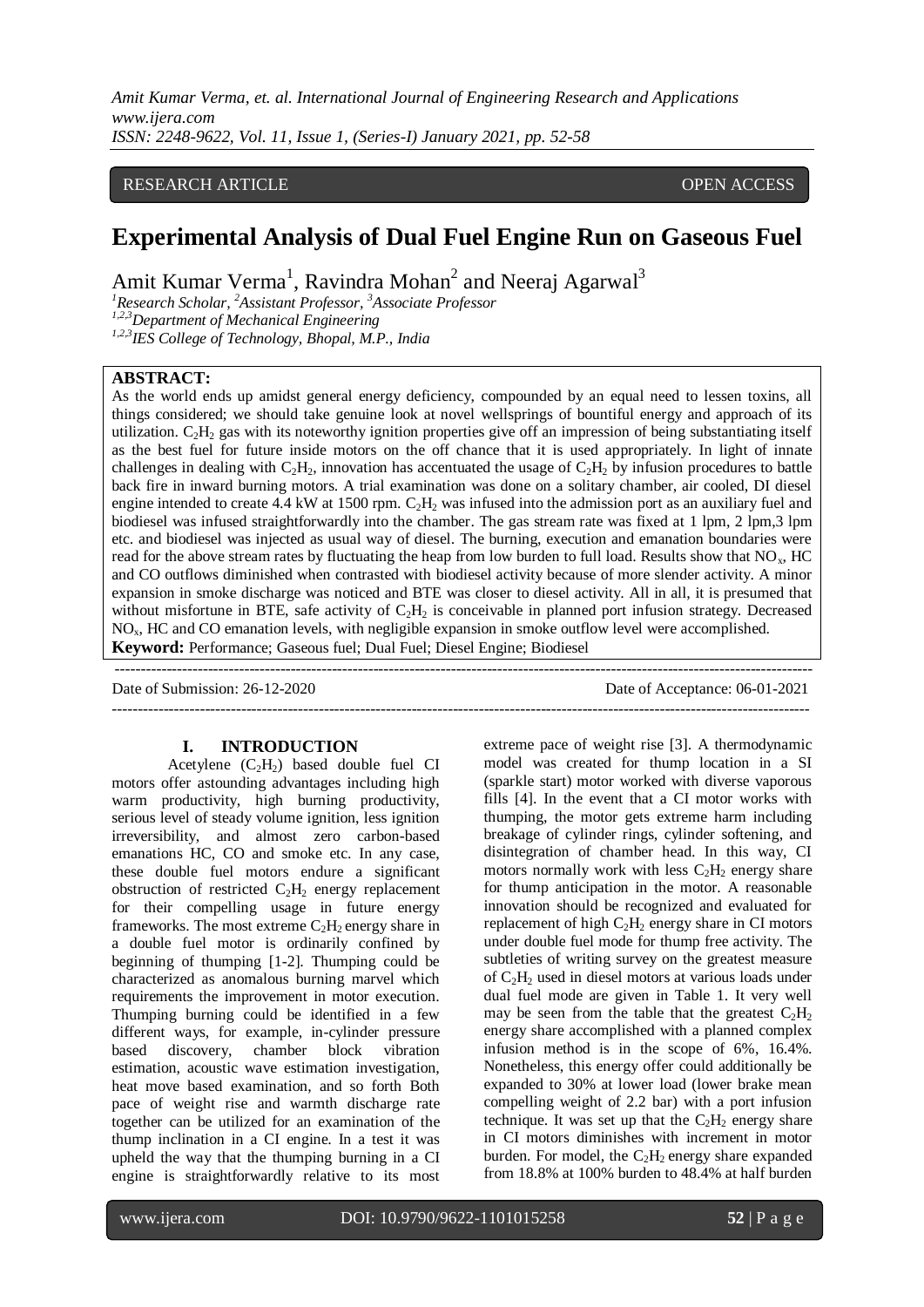in a 7.4 kW appraised power CI motor [5]. The different issues related to motor activity with high  $C_2H_2$  energy share are high pace of weight rise, high in-cylinder top weight, too progressed burning, high in-cylinder top temperature, autoignition of premixed  $C_2H_2$ air charge, and loss of accessible work. Miyamoto et al. announced the event of autostart wonder in a double fuel CI motor when the C2H2 part is higher than 8% volume [6]. This comparable pattern with diesel-propane fuel was accounted for all load operation. They uncovered explanations behind auto-start of  $C_2H_2$ -air charge are because of high polytropic list of  $C_2H_2$ , higher in-chamber temperature, and expanding preignition synthetic responses. Some of the potential energy sources are given below.



**Fig.1 Potential energy resources**

In another trial it was discovered an increment in mass of vaporous fuel (Liquefied Petroleum Gas/ Methane/Natural gas) would prompt huge expansion in the most extreme pace of weight ascend in a solitary chamber variable pressure aberrant infusion diesel motor (Ricardo E6: 9 kW appraised power) [9]. He likewise reasoned that the vaporous fuel existing in the burning chamber could be greater for auto-start Various explicit techniques including hindered infusion timing of fluid fuel (pilot fuel), utilization of high cetane number pilot fuel, EGR (fumes gas distribution), water infusion, and pressure proportion decrease could give a few answers for the upgrade of the  $C_2H_2$  energy share in a double fuel motor. A not many examinations are accessible in writing on the improvement of the  $C_2H_2$  energy share utilizing water infusion and pressure proportion decrease procedures. For instance, the  $C_2H_2$  energy share was expanded from 14.8% with ordinary double fuel mode to 66% with double fuel mode utilizing water expansion [10]. Also, the other study shows the improvement of the  $C_2H_2$  energy share from 19% with traditional dual fuel mode to 36% with water added double fuel mode. Adnan et al. recommended an ideal water infusion timing of 20 CA (wrench point) after TDC (top dead community) for better execution of a  $C_2H_2$ double fuel CI motor. Masood et al. announced an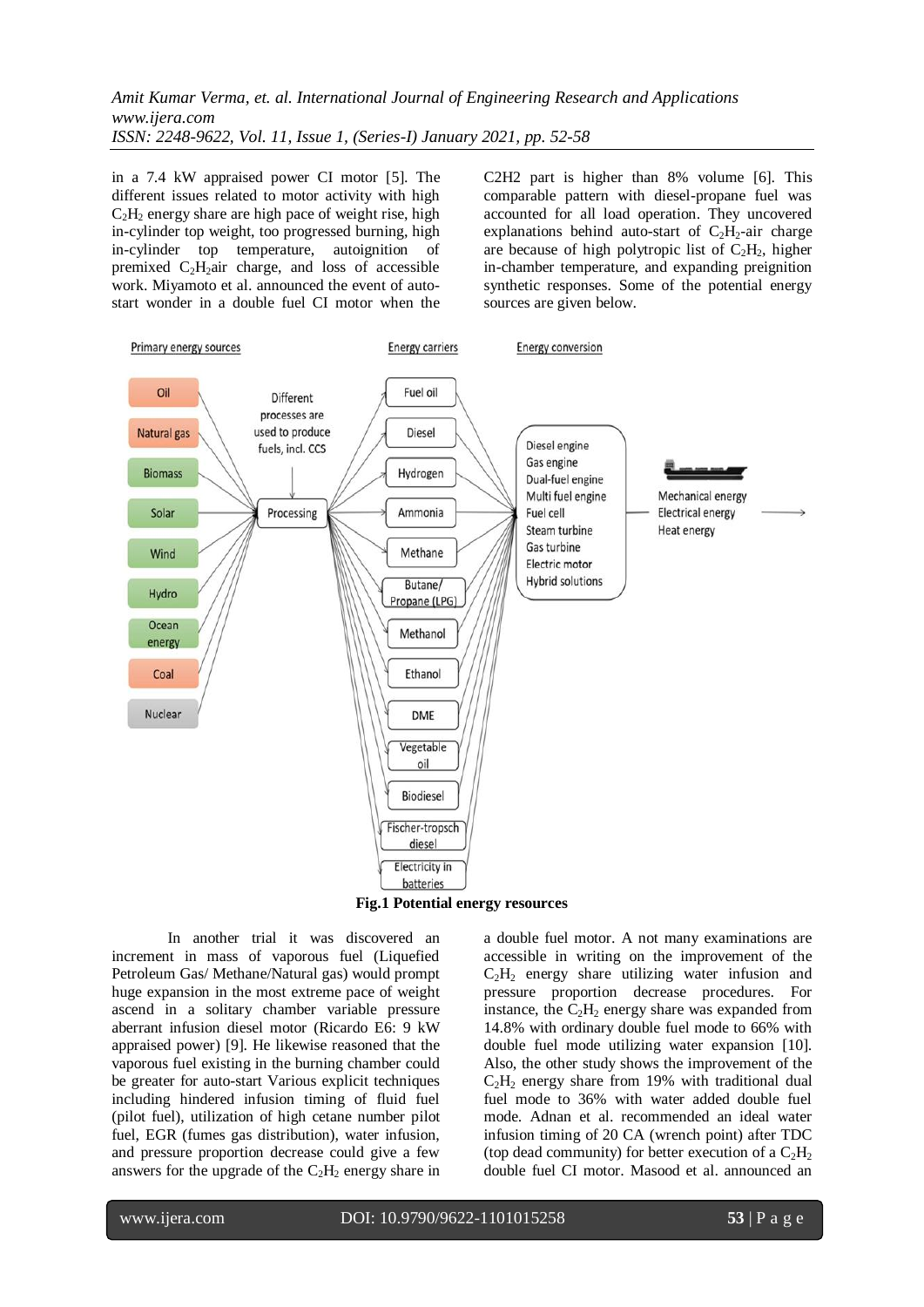addition in the measure of  $C_2H_2$  replacement from 0.096 kg/h with 24.5:1 pressure proportion to 0.138 kg/h with 16.35:1 pressure proportion in a  $C_2H_2$ powered double fuel motor. With this inspiration, the present study is focused on an improvement of the utilization of  $C_2H_2$  energy share in diesel engine when biodiesel is used as secondary fuel.

#### **II. EXPERIMENTATION**

A solitary chamber, four-stroke, air-cooled, and normally suctioned, DI diesel motor intended to build up an intensity of 4.4 kW at 1500 rpm was used for  $C_2H_2$  double fuel activity. The specialized details of the motor are given in Table 2. A schematic of the trial plan is appeared in Fig. 1.  $C_2H_2$  was brought into admission complex at a guide nearer toward the admission valve by a non-return valve game plan through a fire trap. The progression of  $C_2H_2$  was constrained by a valve and was estimated by an aligned gas stream meter. Wind current was controlled by precisely estimating the pressure drop over a sharp edge hole of the air flood chamber with the assistance of a U-tube manometer. The diesel stream was estimated by a burette plan, by noticing the hour of fixed volume of diesel devoured by the motor.

A water-cooled piezoelectric weight transducer was fixed on the chamber head to record the weight minor departure from the screen of a cathode-beam oscilloscope alongside wrench point encoder. Fumes gas temperature was estimated by a chrome– aluminum K-type thermocouple. The fumes gas constituent's  $CO$  and analyzer,  $NO<sub>x</sub>$ outflow was estimated by electrochemical technique and smoke outflow was estimated by a Bosch smoke meter. The motor was turned over utilizing diesel fuel and permitted to heat up.  $C_2H_2$  fuel was then provided into consumption complex at fixed recommendation of the complete charge through a stream meter.



| 5. Flame Trap  | 6. Flow control valve | 7. Gas Flow meter             | 8. Intake Manifold |
|----------------|-----------------------|-------------------------------|--------------------|
| 9. Dynamometer | 10. Control Panel     | 11.Oscilloscope               | 12. Gas analyser   |
|                | <b>TH</b> 4 6 1       | $\overline{1}$ $\overline{1}$ |                    |

**Fig.1 Schematic representation of test setup**

The amount of infused biodiesel fuel was consequently differed by the lead representative appended to it, which kept up the motor speed at 1500 rpm all through the try. At that point the investigation was rehashed for different gas stream rates by differing the heap. The identicalness ratio was changed from no load to full load by gas

acceptance. It was shifted from 1 lpm, 2 lpm, and 3 lpm flow rate of acetylene gas and usual way of biodiesel injection. The energy share proportion for  $C_2H_2$  and diesel fuel for various burden conditions at most extreme stream pace of  $3$  lpm.  $CO<sub>2</sub>$  were estimated by utilizing a nondispersive infrared gas (NDIR) principle.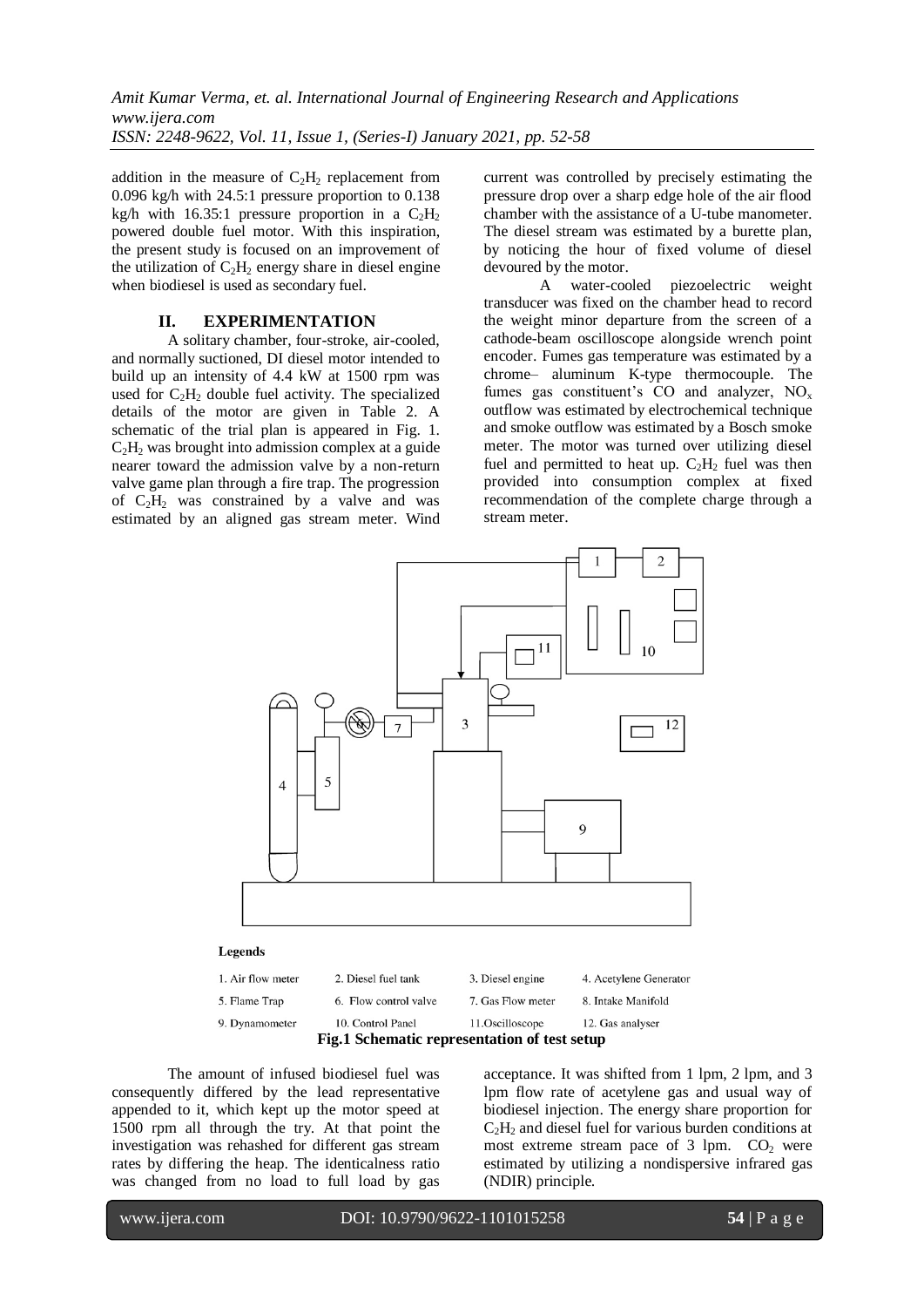|                | S. No Instruments                              | Range                                       | Accuracy                                            | Percentage<br>uncertainties      |
|----------------|------------------------------------------------|---------------------------------------------|-----------------------------------------------------|----------------------------------|
| $\mathbf{1}$   | Gas analyzer                                   | $CO$ 0-10%                                  | $+0.02%$<br>$to -0.02%$                             | $+0.2$ to $-0.2$                 |
|                |                                                | $CO2$ 0-20 <sup><math>\&amp;</math></sup> . | $+0.03%$<br>$to -0.03%$                             | $+0.15$ to $-0.15$               |
|                |                                                | HC 0-10,000 ppm.                            | $+20$ ppm<br>to $-20$ ppm                           |                                  |
|                |                                                | NO <sub>x</sub> 0-5000 ppm                  | $+10$ ppm<br>to $-10$ ppm                           | $+0.2$ to $-0.2$                 |
| $\overline{2}$ | Smoke level<br>measuring<br>instrument         | <b>BSU 0-10</b>                             | $+0.1$ to $-0.1$                                    | $+1$ to $-1$                     |
| в              | Exhaust gas<br>temperature<br><i>indicator</i> | $0 - 900 °C$                                | $+1$ °C to $-1$ °C                                  | $+0.15$ to $-0.15$               |
| 4              | Speed<br>measuring<br>unit                     | $0 - 10,000$ mm                             | $+10$ rpm<br>$to -10$ rpm                           | $+0.1$ to $-0.1$                 |
| 5              | <b>Burette for fuel</b><br>measurement         |                                             | $+0.1$ cm <sup>3</sup><br>to $-0.1$ cm <sup>3</sup> | $+1$ to $-1$                     |
| 6              | Digital stop<br>watch.                         |                                             | $+0.6$ s to $-0.6$ s<br>$+1$ mm<br>$to -1$ mm       | $+0.2$ to $-0.2$<br>$+1$ to $-1$ |
| 7              | Manometer                                      | $0 - 110$ bar                               | $+0.1 \text{ kg}$<br>to $-0.1$ kg                   | $+0.1$ to $-0.1$                 |
| 8<br>٠         | Pressure pickup<br>Crank angle<br>encoder      |                                             | $+1$ ° to $-1$ °                                    | $+0.2$ to $-0.2$                 |

**Table 1 Uncertainty Analysis of the instruments**

# **III. ANALYSIS OF THE RESULTS**

The variety of BTE productivity with brake power for different stream rates is appeared in Fig. 2. From the chart, higher BTE is accomplished in 3 LPM acetylene in RCCI ignition. As the amount of acetylene increments in the RCCI mode, the BTE additionally increments for all heaps up to 3 lpm of  $C_2H_2$  infusion. This is expected to the higher calorific estimation of  $C_2H_2$  which improves consuming climate before the infusion of Karanja biodiesel and that will lead the expanding pattern in BTE [11]. The BTE for infusion of 3 lpm acetylene

alongside biodiesel in different mode ignition is lower than diesel mode in CDE activity. The explanation is that the dissolving pace of acetylene in the admission complex is low contrasted with any remaining combinations of air and  $C_2H_2$ . It was also noticed that lower SFC was recorded for dual fuel operation. By and large, biodiesel-energized motors require more fuel than regular diesel fuel ignition. The explanation behind this is the low warming substance (calorific estimation) of biodiesel. It very well might be noticed that in double fuel motors the warm effectiveness diminishes at low

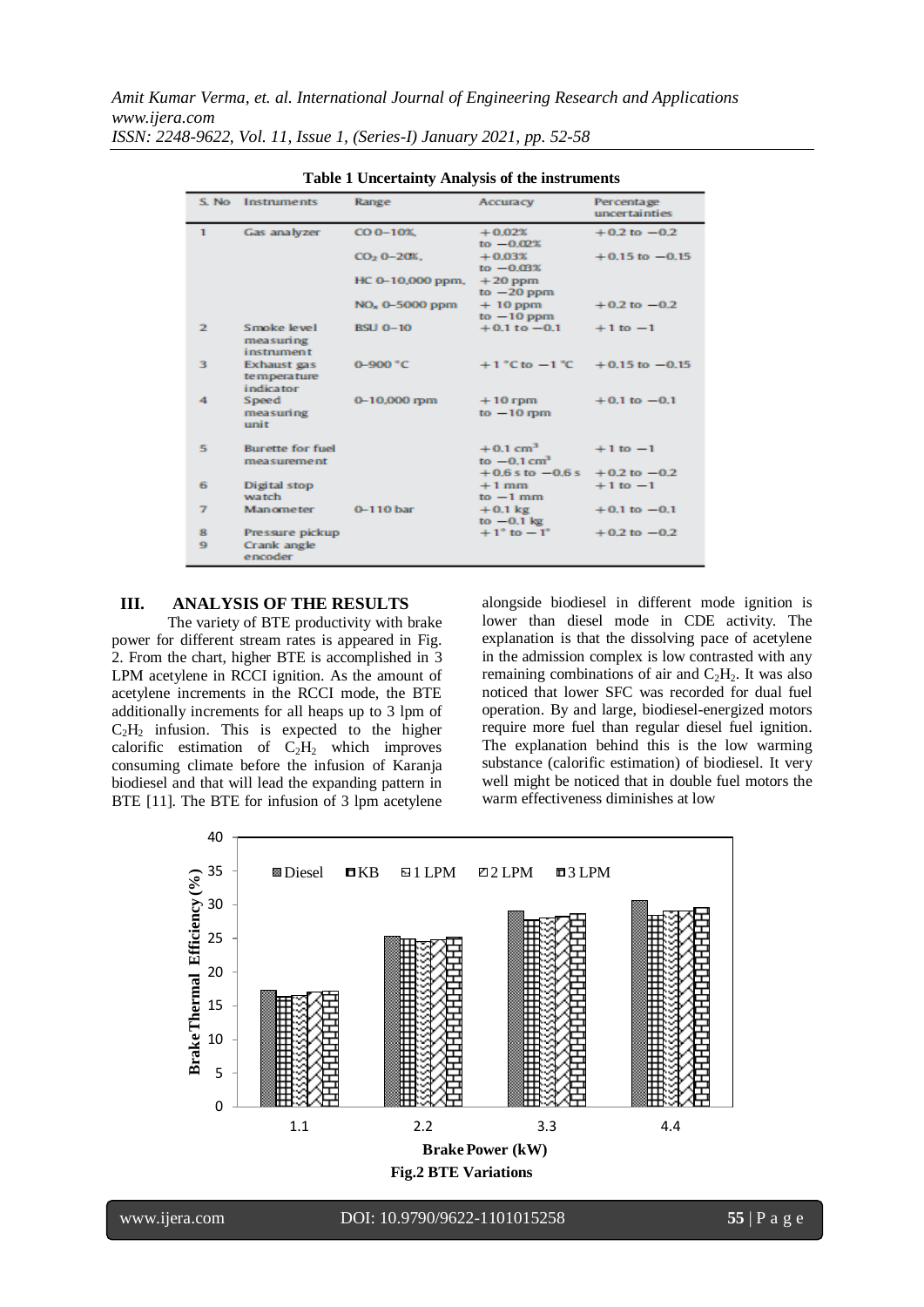The EGT at full burden is portrayed in Fig. 3. It is 370 °C at 1 lpm, 330 °C at 2 lpm and 302 °C at 3 lpm of  $C_2H_2$  stream rate in acceptance procedure and 439 °C on account of standard diesel activity.

 $C_2H_2$  acceptance diminished the fumes gas temperature at all heaps demonstrating the headway of energy discharge in the cycle and higher fire speed [12].



Chamber pressure graph affirmed this, in which the most extreme weight happens prior in the cycle when  $C<sub>2</sub>H2$  was presented alongside the consumption air. Warmth misfortune from the gas to the divider expanded because of higher warm conductivity of gases, prompting higher misfortunes that may likewise be the purpose behind lower fumes gas temperature [13]. It very well may be seen from Fig. 4 that NOx emanation is 564 ppm at greatest yield with slick diesel fuel activity. In double fuel activity with  $C_2H_2$  enlistment at full burden, NOx emanation is 496 ppm with a proportionality proportion of 369, 458 and 579 ppm. When contrasted with standard diesel activity, NO<sub>x</sub> discharge expanded steadily when gas stream rate was increased. In double fuel activity with  $C_2H_2$ acceptance, NOx outflow expanded by 31% at 3 lpm, 26% at 2 lpm and 21% at 1 lpm of gas stream rates when contrasted with diesel fuel activity. As per Zeldovich instrument model, the development of NOx is expected to the response temperature, response span and the accessibility of oxygen [14].

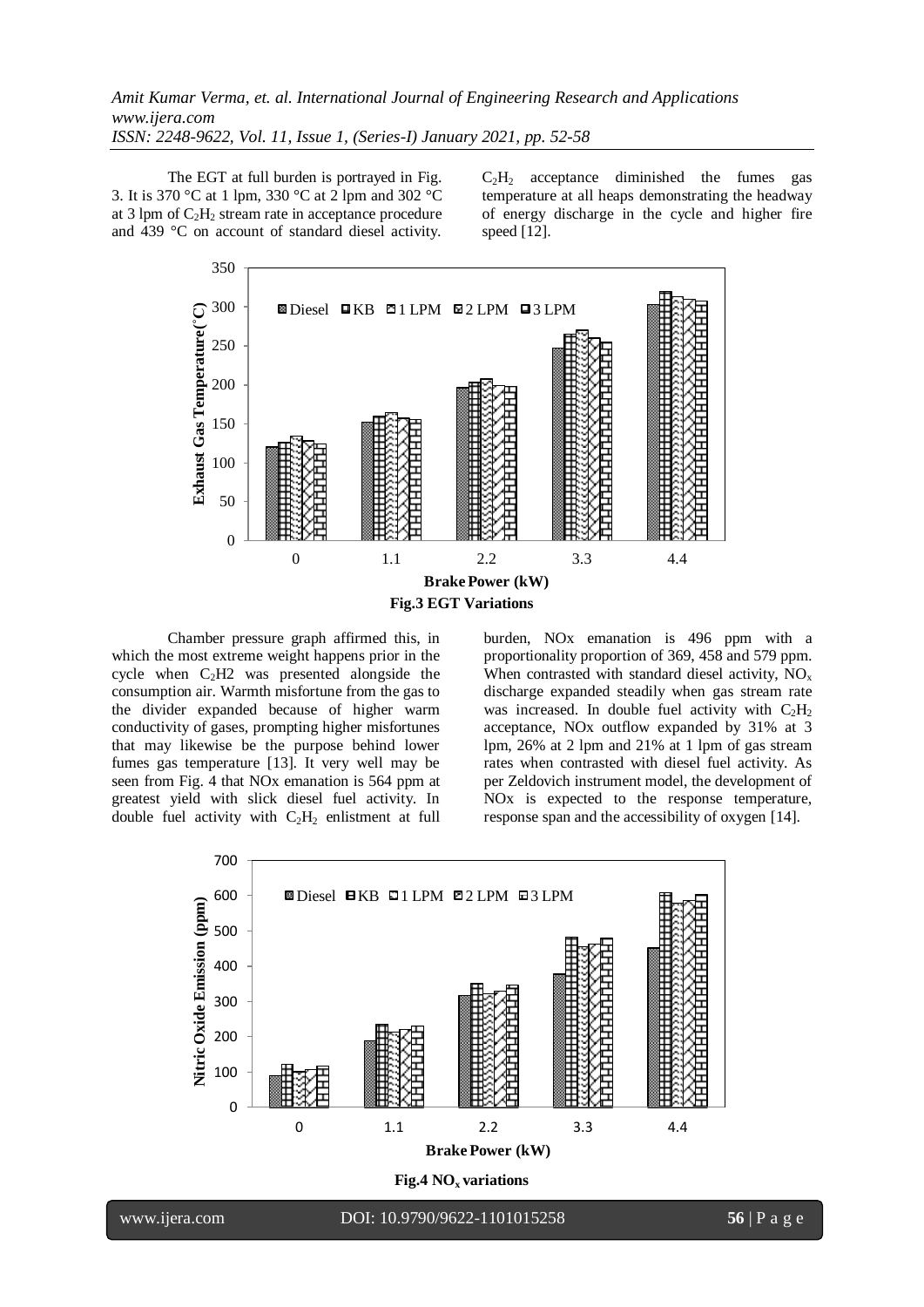For this situation, when  $C_2H_2$  is drafted, increment in NOx might be credited to the expanded pinnacle cycle temperature level due to quicker energy discharge, which is affirmed by the expanded pinnacle cycle pressure. The variety of smoke level with brake power is appeared in Fig. 5. The incomplete combustion is described by the behavior of smoke. Sometimes EGR is done to enhance the combustion quality. The EGR for optimal flow rate of 3 lpm can be better option to reduce the smoke of  $C_2H_2$  in dual operation for 50% load.

Figure depicts the conduct of smoke and fumes gas re-dissemination for ideal stream pace of  $C_2H_2$  in double activity for half burden. In ordinary CI motors, the stockpile of EGR builds the smoke rate and the purpose behind that is the smoke level relies on the amount of air present in the burning chamber. In double fuel mode, the acetylene gas dislodges a certain amount of air. This may cause to improve the smoke level in any case, very little since the acetylene presence in the burning chamber improves the burning quality.





#### **REFERENCES**

- [1]. Poonia MP, Ramesh A, Gaur RR. Experimental investigation of the factors affecting the performance of a LPG-diesel dual fuel engine. SAE transactions. 1999 Jan 1:499-508.
- [2]. Zhang C, Zhou A, Shen Y, Li Y, Shi Q. Effects of combustion duration characteristic on the brake thermal efficiency and NOx emission of a turbocharged diesel engine fueled with diesel-LNG dual-fuel. Applied Thermal Engineering. 2017 Dec 25; 127:312- 8.
- [3]. Saravanan N, Nagarajan G, Sanjay G, Dhanasekaran C, Kalaiselvan KM. Combustion analysis on a DI diesel engine with hydrogen in dual fuel mode. Fuel. 2008 Dec 1;87(17-18):3591-9.
- [4]. Mahla SK, Singla V, Sandhu SS, Dhir A. Studies on biogas-fuelled compression ignition engine under dual fuel mode.

Environmental Science and Pollution Research. 2018 Apr 1;25(10):9722-9.

- [5]. Deheri C, Acharya SK, Thatoi DN, Mohanty AP. A review on performance of biogas and hydrogen on diesel engine in dual fuel mode. Fuel. 2020 Jan 15; 260:116337.
- [6]. Karthic SV, Pradeep P, Kumar SV. Assessment of hydrogen-based dual fuel engine on extending knock limiting combustion. Fuel. 2020 Jan 15; 260:116342.
- [7]. Liu J, Yang F, Wang H, Ouyang M, Hao S. Effects of pilot fuel quantity on the emissions characteristics of a CNG/diesel dual fuel engine with optimized pilot injection timing. Applied Energy. 2013 Oct 1; 110:201-6.
- [8]. Saleh HE. Effect of variation in LPG composition on emissions and performance in a dual fuel diesel engine. Fuel. 2008 Oct 1;87(13-14):3031-9.
- [9]. Abd Alla GH, Soliman HA, Badr OA, Abd Rabbo MF. Effect of injection timing on the performance of a dual fuel engine. Energy